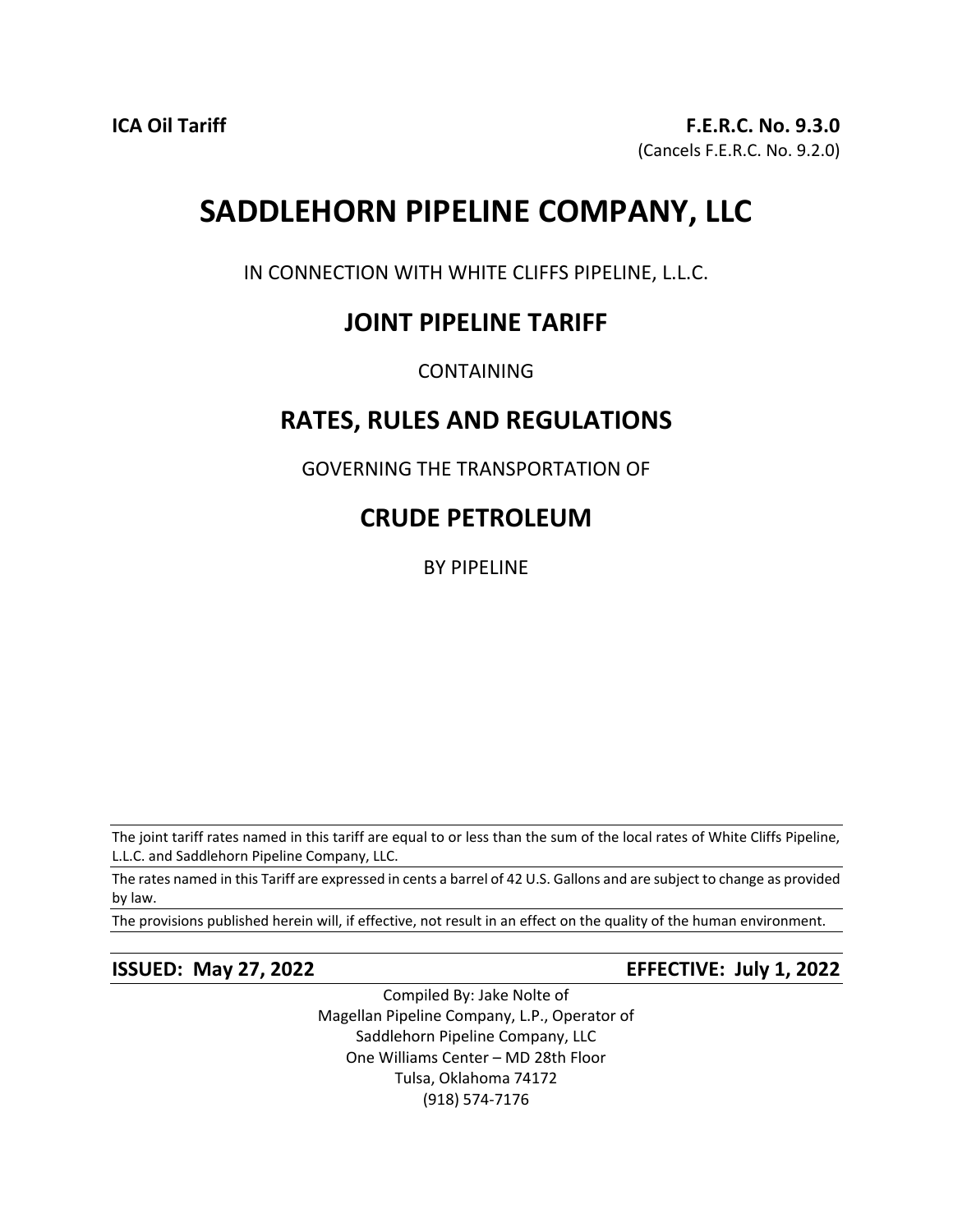# **Rules and Regulations Governing Crude Petroleum Transportation By Pipeline**

### **15. DEFINITIONS**

"A.P.I." means American Petroleum Institute.

"Barrel" means forty-two (42) United States gallons.

"Carrier" means Saddlehorn Pipeline Company, LLC.and every other common carrier of Crude Petroleum by pipeline that has entered into a joint rate tariff with Saddlehorn ipeline Company, LLC and by reference therein has applied these rules and regulations to the transportation governed by such tariff.

"Consignee" means the party to whom a Shipper has designated to receive the delivery of Crude Petroleum at the Destination.

"Crude Petroleum" means the grade or grades of the direct liquid products of oil or gas wells, including crude oil and condensate, meeting the required specifications established pursuant to this tariff which Carrier has undertaken to transport.

"Destination" has the meaning set forth in Item 300, herein.

"Origin" has the meaning set forth in Item 300, herein.

"Shipper" means any party who agrees with Carrier for transportation of Crude Petroleum.

"U.S." means United States.

"Saddlehorn Crude Oil" means Crude Petroleum meeting the required specifications set forth in Item 25 below.

"Saddlehorn Light Crude Oil" means Crude Petroleum meeting the required specifications set forth in Item 25 below.

#### **20. COMMODITY**

Carrier is engaged in the transportation of Crude Petroleum only and therefore will not accept any other commodity for transportation under Carrier's applicable tariffs.

#### **25. QUALITY SPECIFICATIONS**

Carrier will not accept any Crude Petroleum unless it meets the specifications listed in the chart below and unless other properties of such Crude Petroleum are such that it will be readily susceptible to transportation through Carrier's pipeline system. These specifications shall apply to each Barrel of Shipper's nomination and not be limited to the composite sample of the nomination.

|                               | Saddlehorn Crude Oil | Saddlehorn Light Crude Oil |  |
|-------------------------------|----------------------|----------------------------|--|
| API Gravity, <sup>o</sup> API | $35 - 44$            | $>44 - 53$                 |  |
| Sulfur Content, Weight %      | $\leq$ 0.40          | $\leq$ 0.15                |  |
| <b>BS &amp; W</b>             | $\leq$ 1.0%          | $\leq 1.0\%$               |  |

Carrier will reject all tenders when: (i) the Reid vapor pressure of the Crude Petroleum exceeds twelve pounds (12 lbs.) at one hundred degrees Fahrenheit (100ºF); and/or (ii) the true vapor pressure of the Crude Petroleum might result in Carrier's non-compliance with federal, state or local regulations. If Carrier determines that a Shipper has delivered to Carrier's facilities Crude Petroleum that has been contaminated by the presence of any excessive metals including but not limited to chlorinated and/or oxygenated hydrocarbons and salt, such Shipper will be excluded from further entry into Carrier's facilities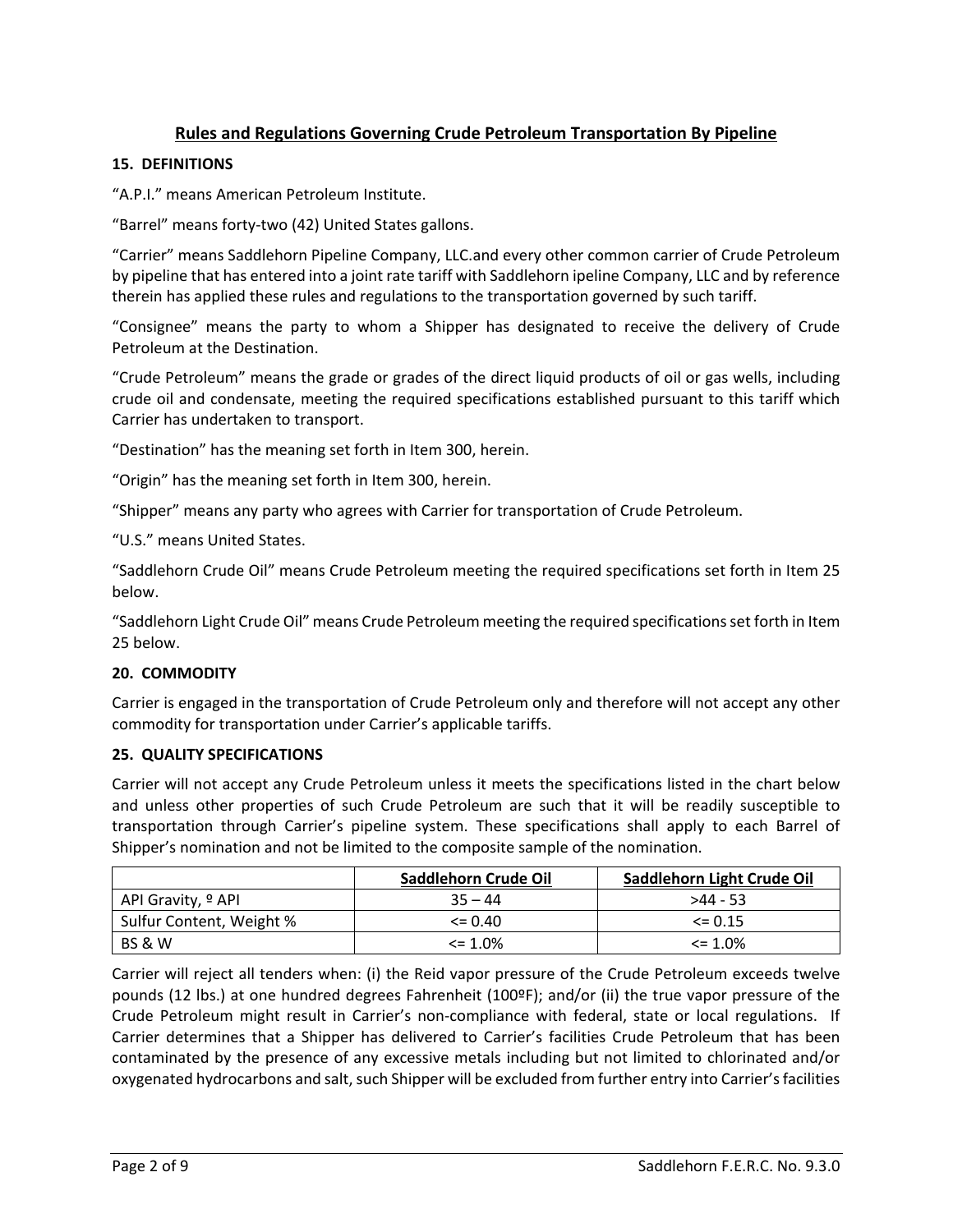until such time as quality specifications have been demonstrated by Shipper to be met in Carrier's discretion.

# **30. STORAGE**

Only storage necessarily incident to transportation will be provided by Carrier (which shall be deemed to include up to five (5) days' storage at Carrier's Origin and Destination facilities). Upon delivery of Crude Petroleum into Carrier's working tankage, title to such Crude Petroleum in Carrier's working tankage shall remain with Shipper and not with Carrier. Notwithstanding the foregoing Carrier will not provide storage at Carrier's Destination Facilities in Cushing, OK for Saddlehorn Condensate. Shippers are required to make their own arrangements for storage of Saddlehorn Condensate at Carrier's Destination Facilities in Cushing, OK.

#### **40. MINIMUM SHIPMENTS**

Quantities of Crude Petroleum will be accepted for transportation as a single shipment to the Destination on Carrier's pipeline system only in amounts of 50,000 Barrels or greater. Quantities of less than 50,000 Barrels may be accepted by Carrier for transportation if operating conditions permit and if such Crude Petroleum is of like quality and characteristics of that currently being transported, all at Carrier's sole discretion.

### **50. QUALITY AND QUANTITY OF RECEIPT AND DELIVERIES**

Carrier will accept for transportation Crude Petroleum that can be commingled or intermixed with a grade of Crude Petroleum which Carrier regularly transports between the Origin and the Destination of the shipment without materially reducing the value or altering the quality of any grade of Crude Petroleum which Carrier regularly transports over the route of the shipment.

Carrier will accept Crude Petroleum for transportation only on condition that Carrier shall not be liable to Shipper or Consignee for changes in gravity or quality which may occur from commingling or inter-mixing such Crude Petroleum with other Crude Petroleum in transit; and provided further that Carrier will not be obligated to deliver to Consignee the identical Crude Petroleum received from Shipper. However, Carrier will deliver to Consignee a grade of Crude Petroleum as nearly like the grade of Crude Petroleum received from Shipper as Carrier is regularly transporting as a common stream to the Destination.

Carrier will not be required to accept any Crude Petroleum that does not meet the specifications set forth in Item 25.

Carrier will not make a delivery of less than 50,000 Barrels of Crude Petroleum at the Destination except when necessitated by dispatching contingencies. Deliveries of less than 50,000 Barrels may be delivered if operating conditions permit all at Carrier's sole discretion.

#### **60. MEASUREMENT AND TENDER DEDUCTIONS**

The volume of Crude Petroleum received and delivered by Carrier will be measured in Barrel units by meter or by gauge. Measured volumes at recorded or observed temperatures will be converted to volumes at sixty degrees Fahrenheit (60ºF). Quantities shall be determined in accordance with applicable A.P.I. Manual of Petroleum Measurement Standards.

The volume of impurities in Crude Petroleum received and delivered by Carrier will be measured by an electrical or mechanical device or by physical test and such volume will be deducted from the volume of such receipts and deliveries.

Carrier shall determine all measurements, but Shipper and Consignee or their representatives may be present to witness them.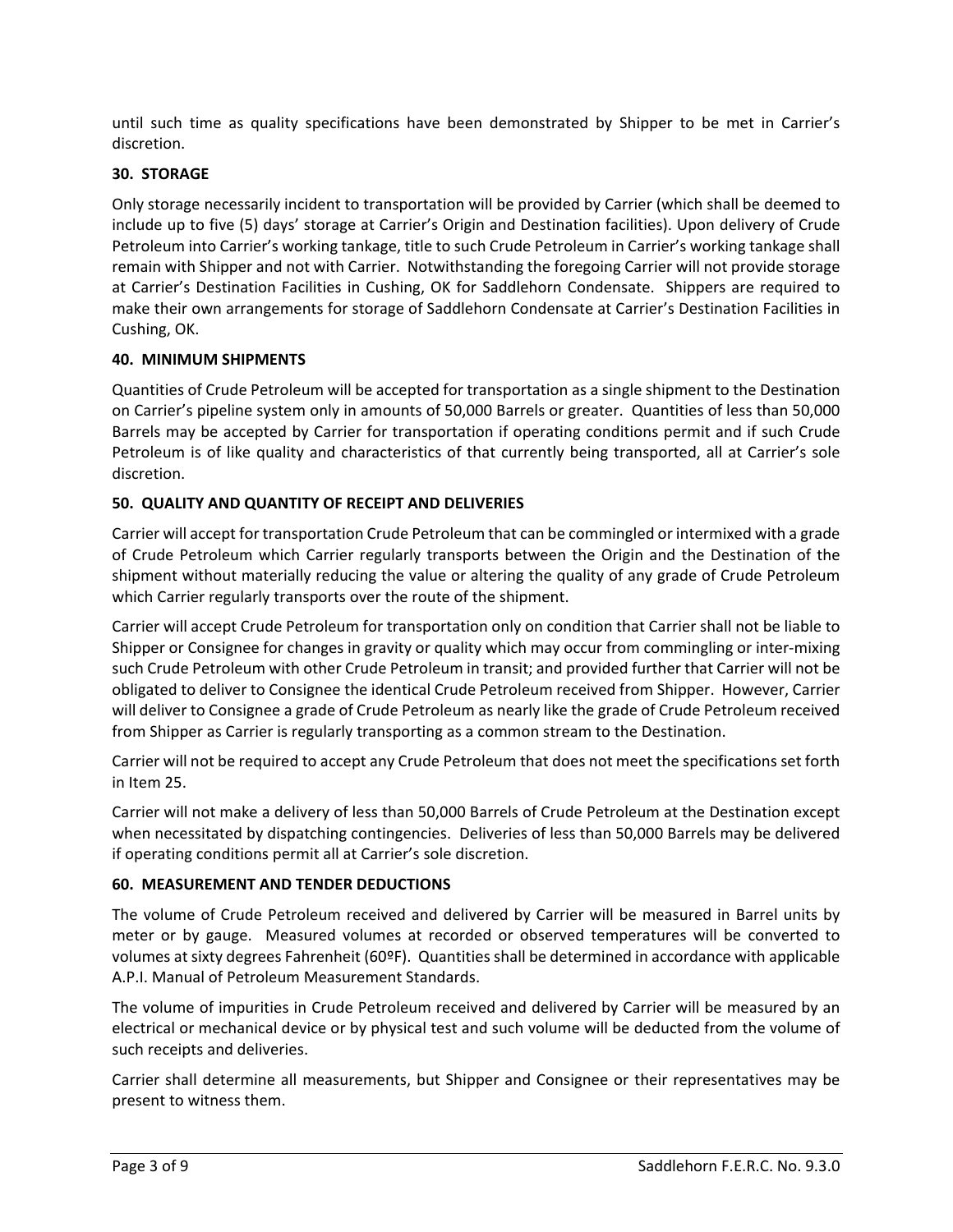A deduction of two-tenths (2/10) of one percent by volume will be assessed on each shipment of Saddlehorn Crude Oil received by Carrier.

A deduction of one-fourth (1/4) of one percent by volume will be assessed on each shipment of Saddlehorn Light Crude Oil and Saddlehorn Condensate received by Carrier.

# **70. NOMINATIONS REQUIRED**

Crude Petroleum for shipment through Carrier's pipeline system will be received only on proper notice showing the point at which the Crude Petroleum is to be received, point or points of delivery, Consignee (if any), the product grade and the amount of Crude Petroleum to be transported. The Shipper notice must be sent via Carrier's COBALT (or successor) system prior to 5:00 p.m. Central Time, on the 25th day of the month preceding the month for which the nominations apply; provided, however, if Carrier has reason to believe Pipeline Proration Procedures will apply for a delivery month, "New Shipper" (as such term is defined in Carrier's Pipeline Proration Procedures incorporated by reference in Item 150) nominations must be submitted to Carrier prior to 5:00 p.m. Central Time the 13th day of the month preceding the month for which the nominations apply and "Regular Shipper" (as such term is defined in Carrier's Pipeline Proration Procedures incorporated by reference in Item 150) nominations must be submitted to Carrier prior to 5:00 p.m. Central Time the 15th day of the month preceding the month for which the nominations apply. If the nomination date falls on a weekend or holiday, then nominations are due on the last day that is not a weekend or holiday before the nomination date. Final confirmation of nominations will be completed by the business day following the twenty-fifth (25th) day of the month preceding the month for which the nominations apply.

# **80. TITLE UNENCUMBERED**

The act of delivering Crude Petroleum to Carrier for transportation shall constitute a warranty that Shipper has unencumbered title thereto, or the unencumbered right to ship such Crude Petroleum. When any Crude Petroleum tendered for transportation is involved in litigation, the ownership of which may be in dispute or which may be encumbered by lien or charge of any kind, Carrier may require Shipper to post an indemnity bond (or other assurances of quality at Carrier's sole discretion) to protect Carrier against all loss.

# **90. LIABILITY OF CARRIER**

Carrier shall not be liable for any loss or damage or delay caused by act of God, public enemy, quarantine, authority of law, strike, riots, fire or the act or fault of Shipper or Consignee, or for any other cause (a) not due to the negligence of Carrier, whether similar or dissimilar to the causes herein enumerated or (b) not arising out of the failure of Carrier to comply in all material respects with all applicable federal, state, or local governmental laws, rules, and regulations; and, in case of loss from any such causes set forth in (a) or (b) above, after Crude Petroleum has been received for transportation and before the same has been delivered to the Shipper or Consignee, the Shipper shall bear a loss in such proportion as the amount its shipment is to all of the Crude Petroleum in the custody of the Carrier at the time of such loss, and the Shipper shall be entitled to have delivered only such portion of its shipment as may remain after a deduction of its due proportion of such loss but in such event the Shipper shall be required to pay charges only on the quantity of Crude Petroleum delivered.

# **95. DUTY OF CARRIER**

Carrier shall transport Crude Petroleum with reasonable dispatch, considering the quality of the Crude Petroleum, the distance of transportation and other material elements.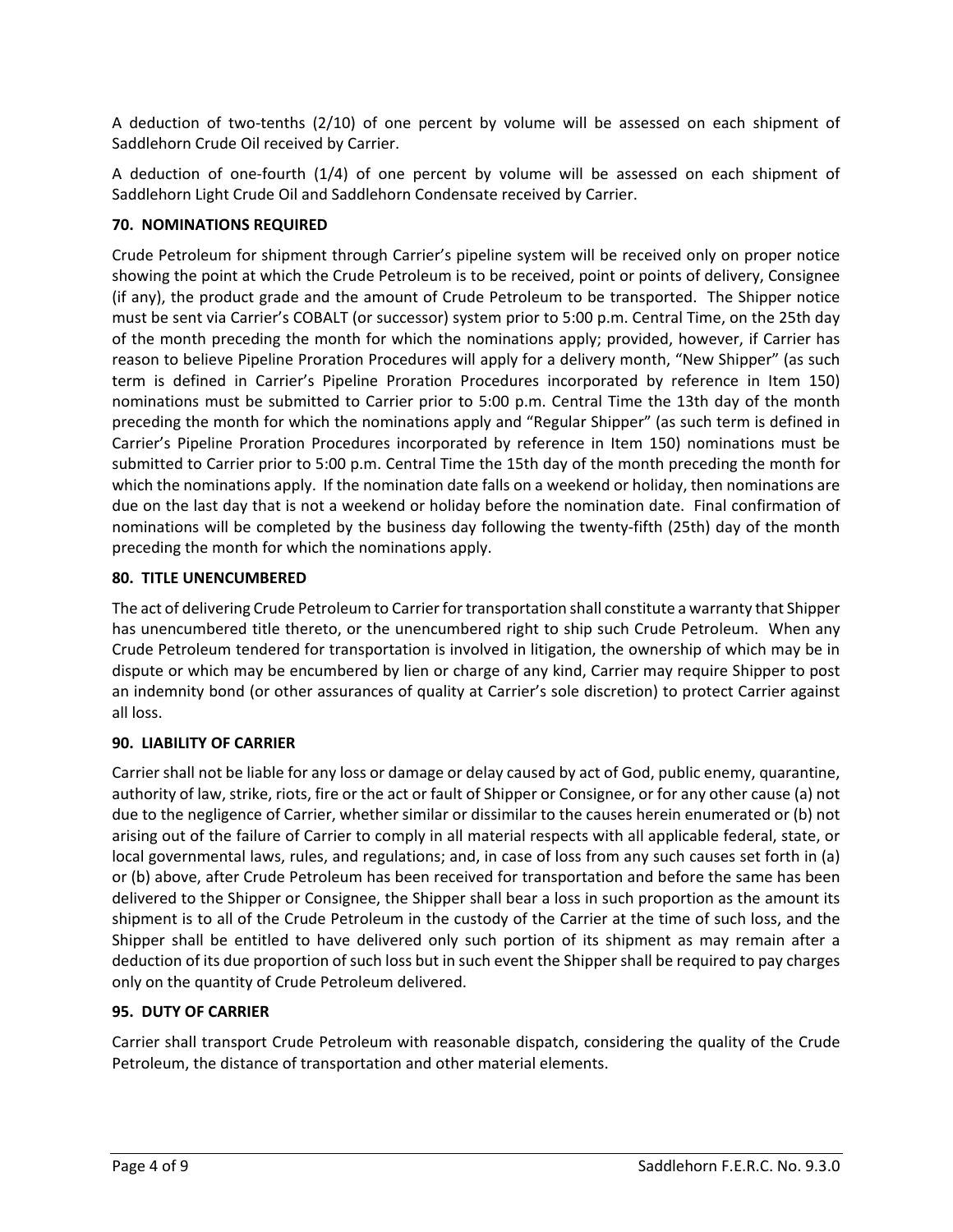# **100. PAYMENT OF TRANSPORTATION AND OTHER CHARGES**

Shipper shall pay the transportation and all other charges accruing on the volumes of Crude Petroleum delivered, adjusted to sixty degrees Fahrenheit (60°F). Carrier shall have a carrier's lien on all Crude Petroleum accepted for transportation to secure the payment of all charges, and may withhold said Crude Petroleum from delivery until all of the said charges shall have been paid.

Carrier will invoice Shipper each month for transportation and other charges incurred during the previous month. If such a bill is not paid within ten (10) days after date of invoice or, if later, any other due date, Carrier shall have the right to assess a late charge at an interest rate of 1.5% per month, unless such rate is greater than the maximum rate allowed by law, in which case the maximum rate allowed by law will be used. Such late charge shall accrue from ten (10) days after date of invoice (or such other later due date, if any) until payment is made.

Carrier may require that all payments to Carrier for services pertaining to the transportation of Crude Petroleum be by wire transfer in accordance with the instructions on the Carrier's invoice to Shipper.

In the event Carrier determines at its sole discretion that the financial condition of a Shipper or Shipper's credit support provider (if any) is or has become impaired or unsatisfactory, Carrier will provide notice to Shipper and Shipper will provide adequate assurance of performance to Carrier in the form, amount, and from an issuer reasonably acceptable to Carrier.

"Adequate assurance of performance" includes, at Carrier's sole discretion, (1) prepayment by wire transfer of all charges reasonably anticipated to be incurred by Shipper for two (2) months of shipments by Shipper plus 10%, which shall be held by Carrier without interest accruing thereon until credited to Shipper, (2) a standby letter of credit at Shipper's expense in favor of Carrier in an amount sufficient to ensure payment of all charges reasonably anticipated to be incurred by Shipper for two (2) months of shipments by Shipper plus 10%, and, in a form, and from an institution reasonably acceptable to Carrier, or (3) a guaranty in an amount sufficient to ensure payment of all charges reasonably anticipated to be incurred by Shipper for two (2) months of shipments by Shipper plus 10%, and in a form, and from a third party reasonably acceptable to Carrier.

In the event that Shipper fails to comply with any such requirement on or before the date supplied in Carrier's notice to Shipper, Carrier shall not be obligated to provide Shipper access to Carrier's pipeline facilities or provide services pursuant to the applicable tariffs until such requirement is fully met. Any costs or charges incurred by Carrier arising out of any delay in providing Shipper access to Carrier's pipeline facilities or services pursuant to the applicable tariffs shall be borne solely by Shipper and reimbursed to Carrier upon receipt of Carrier's invoice therefor.

In addition to all other liens, statutory or otherwise, to which Carrier is entitled and unless the following grant is expressly prohibited by the terms of one or more security agreements or credit agreements creating prior, perfected security interests in the hereinafter-defined Collateral, Shipper hereby grants to Carrier a first priority, continuous and continuing security interest in all of the following, whether now or hereafter existing or acquired, as collateral for the prompt and complete payment and performance of Shipper's Obligations (as defined below): (a) All Crude Petroleum accepted by Carrier for transportation, terminalling, or otherwise while in the possession of Carrier; (b) all other property of Shipper now in the possession of and at any time and from time to time hereafter delivered to Carrier or its agents but only while in the possession of Carrier; and (c) all of Shipper's pre-payments, deposits, balances, and credits with, and any of its claims against, Carrier, at any time existing. The property described or referred to in subsections (a) through (c) above is collectively referred to as the "Collateral." This grant secures the following (collectively the "Obligations"): (a) all antecedent, current and future transportation, terminalling, special, ancillary and other lawful charges arising under or related to the applicable tariffs or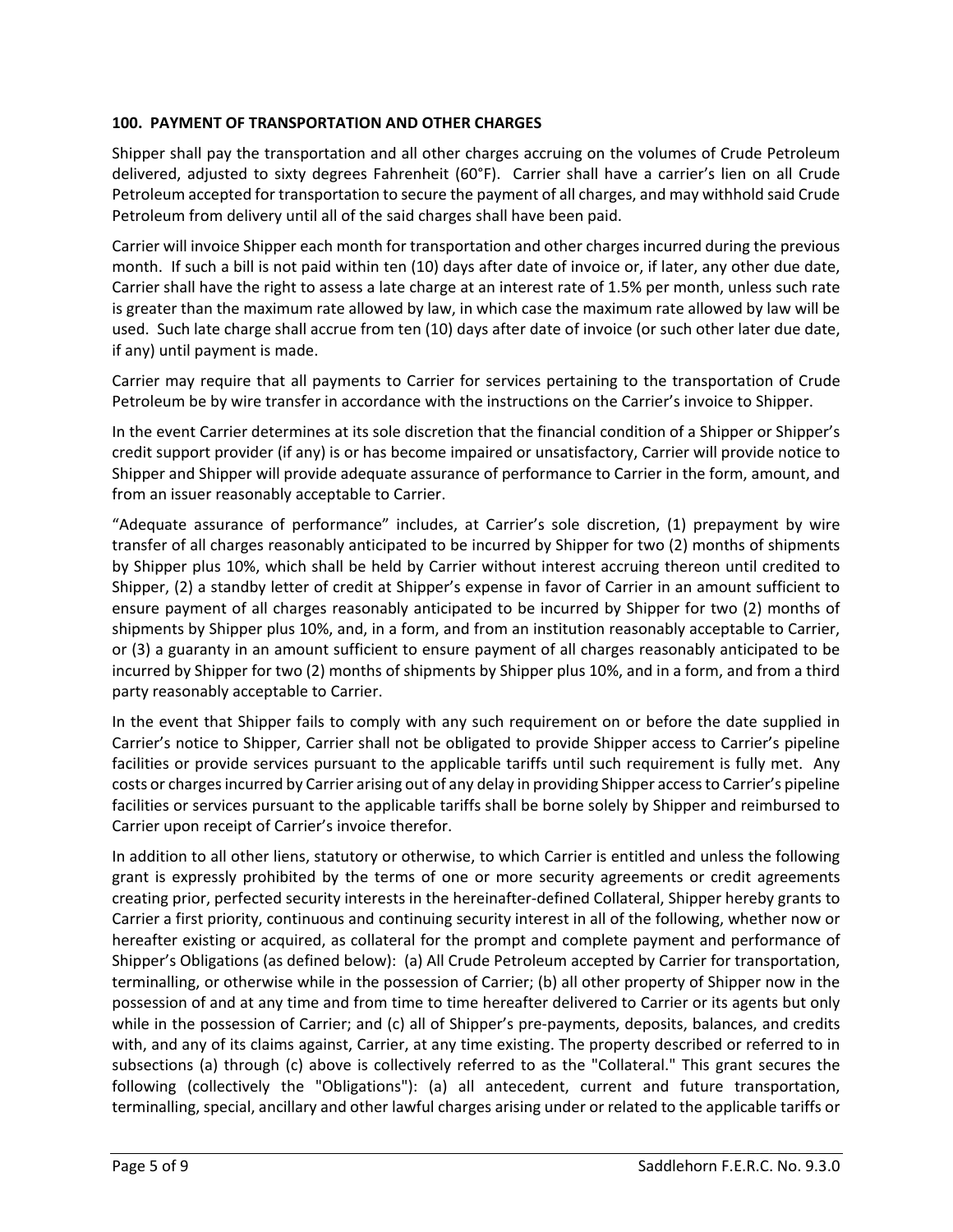the contracts entered into in connection with the applicable tariffs; (b) the repayment of any amounts that Carrier may advance or spend for the maintenance, storage or preservation of the Collateral; (c) all amounts owed under any modifications, renewals or extensions of any of the foregoing obligations; and (d) all other amounts now or in the future owed by Shipper to Carrier, whether or not of the same kind or class as the other obligations owed by Shipper to Carrier. Shipper authorizes Carrier to file such financing statements or other documents necessary to perfect and maintain the security interest herein granted.

# **120. CLAIMS TIME FOR FILING**

As a condition precedent to recovery for loss, damage, or delay to shipments, claims must be filed in writing with Carrier within nine months after delivery of shipment, or, in case of failure to make delivery, then within nine months after a reasonable time for delivery has elapsed. Suits for loss or damage may be instituted only within two (2) years and one (1) day after delivery of the property, or in the case of failure to make delivery, then within two (2) years and one (1) day after a reasonable time for delivery has elapsed; provided, however, that where claims have been duly filed with Carrier, suit must be brought within two (2) years and one (1) day after notice in writing is given by Carrier to the claimant that Carrier has disallowed the claim or any part or parts thereof specified in the notice. Where claims for loss or damage are not filed or suits are not instituted thereon in accordance with the foregoing provisions, such claims will not be paid and Carrier will not be liable.

# **130. PIPEAGE CONTRACT REQUIRED**

Separate pipeage contracts in accord with this tariff and the regulations covering further details related to pipeline connections or facilities ancillary to Carrier's system may be required of Shipper before any obligation to provide transportation shall arise.

### **140. DIVERSION OR RECONSIGNMENT**

Provided no back haul is required, diversion or reconsignment will be made on timely written request from the Shipper. No additional charge will be made for the diversion or reconsignment service. The rate to be applied under this rule is the rate from Origin to the Destination.

#### **150. PIPELINE PRORATION PROCEDURES**

When there shall be tendered to Carrier, for transportation, more Crude Petroleum than can be immediately transported, the transportation furnished by Carrier shall be apportioned among Shippers as provided in Carrier's Pipeline Proration Procedures. Carrier's Pipeline Proration Procedures dated August 1, 2016 are available on Carrier's, or its designee's Internet site at http://www.magellanlp.com/directory/Crude\_Saddlehorn/summarysheets/Proration%20Procedures-Saddlehorn.pdf or on request.

#### **160. APPLICATION OF RATES FROM INTERMEDIATE POINTS**

Crude Petroleum received from a point on Carrier's pipeline facilities that is not named in Carrier's Local Tariff, but which is intermediate to a point from which rates are published, will be assessed the rate in effect from the next more distant point published in Carrier's Local Tariff.

# **170. APPLICATION OF RATES TO INTERMEDIATE POINTS**

Crude Petroleum destined to a point on Carrier's lines that is not named in Carrier's Local Tariff, but which is intermediate to a point to which rates are published, will be assessed the rate in effect to the next more distant point published in Carrier's Local Tariff.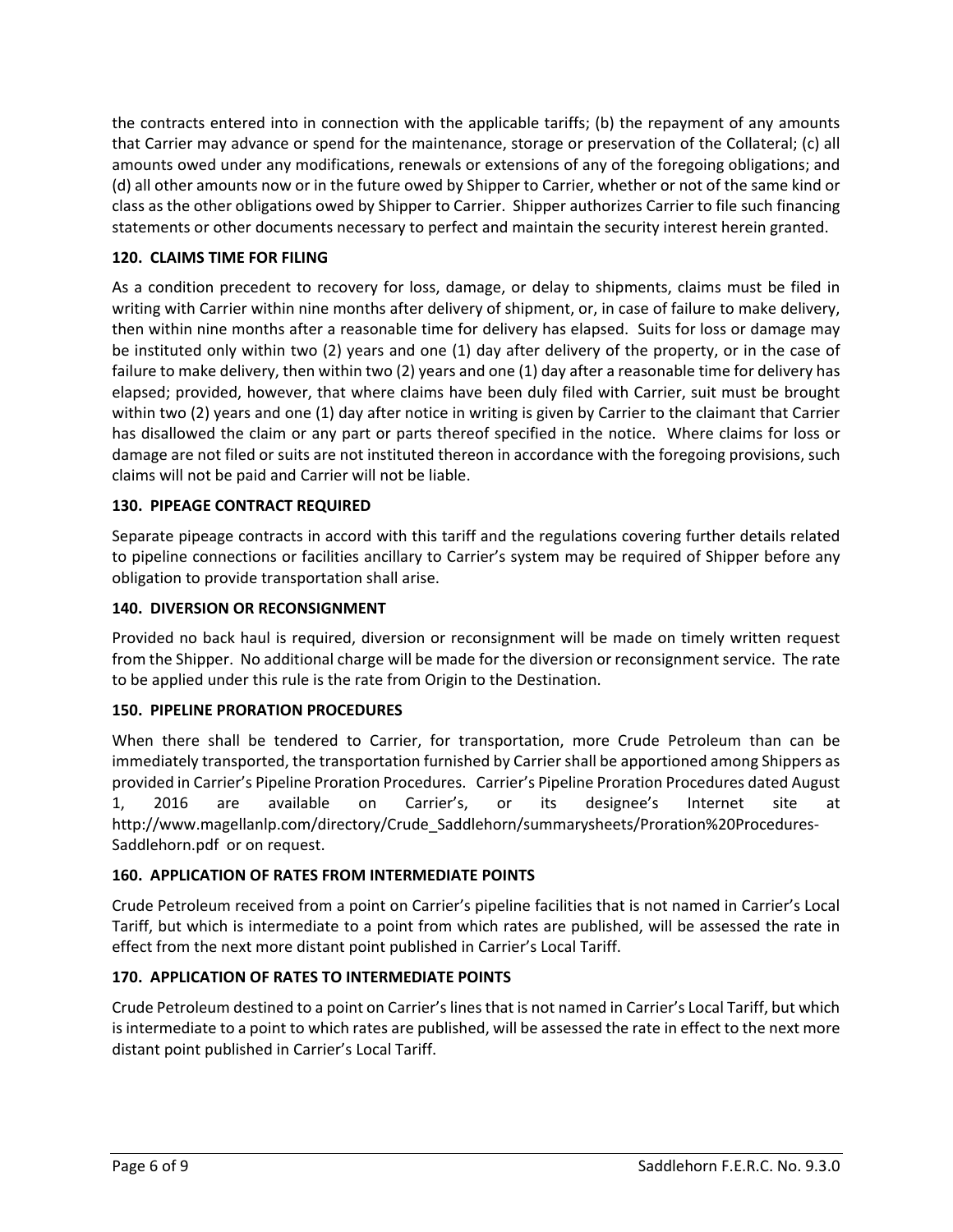### **180. LINE FILL AND TANK BOTTOMS INVENTORY REQUIREMENTS**

Prior to delivering Barrels out of Carrier's pipeline system, each Shipper will be required to supply a pro rata share of Crude Petroleum necessary for pipeline and tankage fill to ensure efficient operation of Carrier's pipeline system, as determined by Carrier in its sole discretion. Carrier shall revise its line fill apportionment every calendar quarter based on the volume shipped during such calendar quarter and provide notice of such calendar quarterly apportionment to each Shipper.

If the pro rata share of Crude Petroleum to be provided by a Shipper for this purpose changes after Carrier's calendar quarterly reconciliation, Shipper shall promptly be required to provide the difference of Crude Petroleum to Carrier or Carrier shall promptly redeliver the difference of Crude Petroleum to Shipper, as applicable.

Carrier shall redeliver Shipper's pro rata share of Crude Petroleum provided under this Item 180 only after Shipper balances have been reconciled between Shipper and Carrier. Carrier, at its discretion, may require advance payment of transportation charges on the volumes of Crude Petroleum to be cleared from Carrier's system, and any unpaid accounts, before final delivery of Shipper's Crude Petroleum will be made. Carrier shall have a reasonable period of time, not to exceed ninety (90) days, from the date of Carrier's calendar quarterly apportionment, or from the date of notice by Shipper to Carrier of Shipper's election to receive redelivery of such difference of Crude Petroleum, if applicable, to complete administrative and operational requirements incidental to Shipper withdrawal.

Upon delivery of Crude Petroleum by Shipper to Carrier for this purpose, title to such Crude Petroleum shall remain with Shipper and not Carrier

Carrier's pipeline system is part of an undivided joint interest pipeline system (the "Joint Pipeline"). The Joint Pipeline is owned by Carrier and another common carrier (each, an "Owner" and collectively, the "Owners"), and is operated by a third-party contractual operator appointed by the Owners (the "Operator"). Each Owner is responsible for ensuring that its shippers provide line fill associated with throughput of product shipped on such Owner's pipeline system from time to time as determined by the Operator to ensure the efficient and effective operation of the Joint Pipeline.

In connection with Carrier's calendar quarterly reconciliation of line fill among its Shippers, and in furtherance of the foregoing Joint Pipeline line fill requirements, the Operator will first determine and notify each Owner of the line fill apportionment between each Owner's pipeline system. Each Owner will cause its shippers to promptly satisfy any such calendar quarterly re-apportionment as determined by the Operator. If the pro rata share of Crude Petroleum to be provided by an Owner's shippers changes after Operator's calendar quarterly reconciliation, each Owner shall cause its shippers to promptly provide the difference of Crude Petroleum to such Owner, or such Owner shall promptly redeliver the difference of Crude Petroleum to its shippers, as applicable.

Each Owner's (and its shippers') right to use its share of capacity on the Joint Pipeline is conditioned on its compliance with the provisions set forth in this Item 180.

#### **190. ORIGINATION FACILITIES**

Crude Petroleum will be received only from pipelines, tanks, or other facilities that are provided by Shipper or Shipper's designee, or a connecting carrier. Carrier will determine and advise Shippers of the size and capacity of the pipeline and tanks that will need to be provided at the point of receipt to meet the operating conditions of Carrier's facilities at such point. Carrier will not accept Crude Petroleum for transportation unless such facilities have been provided.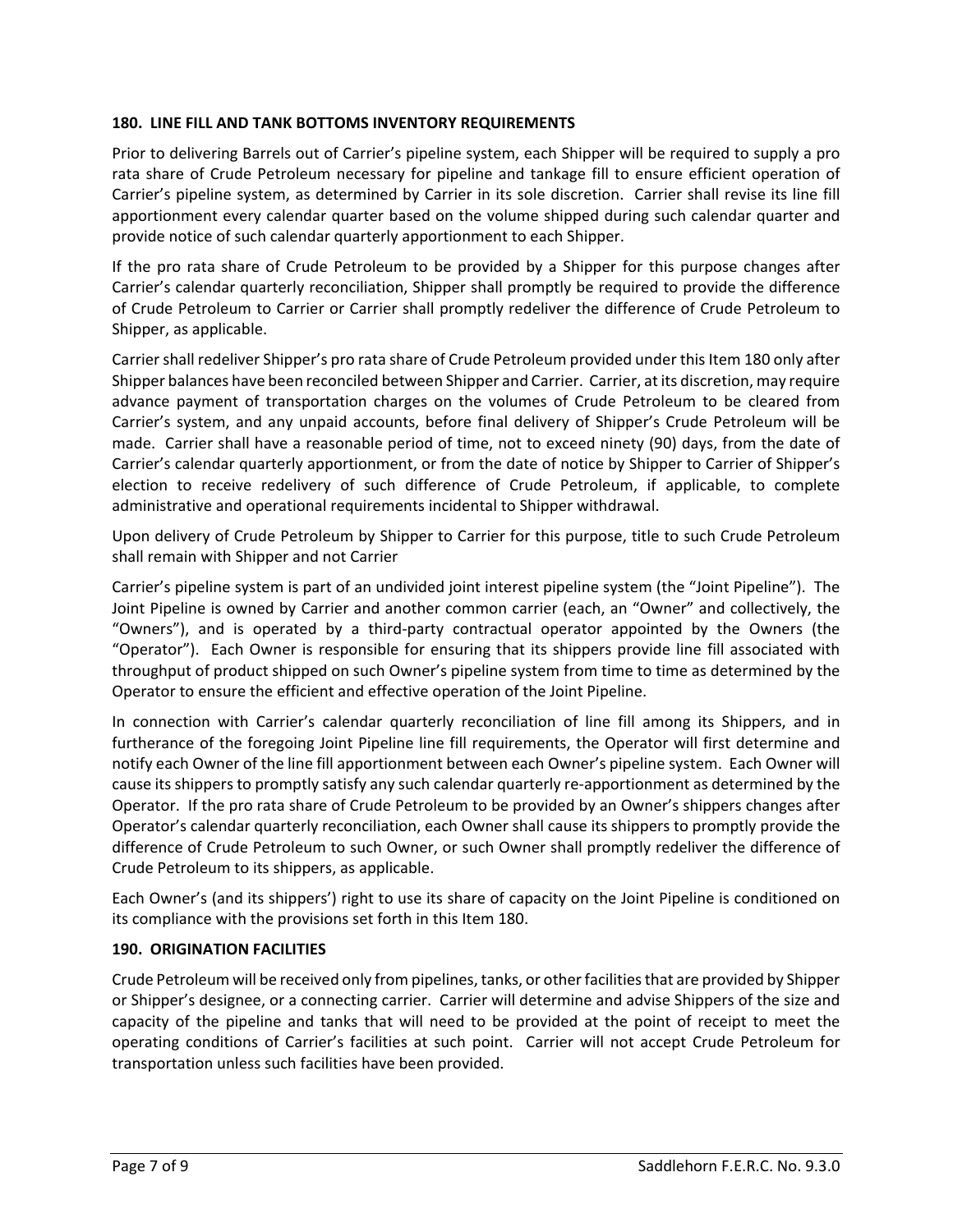## **200. DESTINATION FACILITIES & ACCEPTANCE OF DELIVERY**

Carrier will deliver Crude Petroleum to Shipper or Shipper's Consignee at the Destination. Shipper is responsible for arranging adequate facilities and services to receive and take the Crude Petroleum away from the Destination. Shipper will be solely responsible for any additional tariffs, costs or charges imposed on Crude Petroleum after delivery by Carrier at the Destination.

After a Shipper's shipment has had time to arrive at the Destination, and on twenty–four (24) hours' notice to Shipper or Consignee, Carrier may begin delivery of such shipment to Shipper or Consignee at its current rate of pumping. If all of such shipment cannot be received by Shipper or Consignee, a demurrage charge of one-half (½) cent per Barrel per twenty four (24) hours shall be assessed to the Shipper and continue to accrue from the time said notice expires on that part of such shipment which has not then been received by Shipper or Consignee until the applicable Crude Petroleum has been delivered out of the Carrier's system.

In addition, if Shipper is not able to receive from Carrier at the Destination the entirety of Shipper's Crude Petroleum at the time when Carrier has scheduled a delivery of such Crude Petroleum, Carrier shall have the immediate right to sell such Crude Petroleum to the first available purchaser at the best price reasonably obtainable (Carrier or its affiliates may be a purchaser at such sale); to use the proceeds thereof to pay Carrier all charges and other costs or expenses due by Shipper under the applicable tariffs for the transportation and disposal of such Crude Petroleum; and to pay the balance of such proceeds to Shipper, unless conflicting claims for such remaining proceeds have been received by Carrier in which case Carrier shall be entitled to hold the balance of such proceeds for whomsoever may be entitled thereto.

### **210. CARRIER'S REMEDIES**

The transportation of Crude Petroleum may be refused or terminated if Carrier determines that the Crude Petroleum does not meet the requirements established herein. In addition, Carrier shall have the right, at its sole discretion, to any remedy available, including but not limited to the right without notice or liability to return, divert, sell or dispose of Crude Petroleum that does not conform to the provisions of the applicable tariffs. Shipper shall reimburse Carrier for all costs and expenses incurred by Carrier in returning or otherwise disposing of such non-conforming Crude Petroleum.